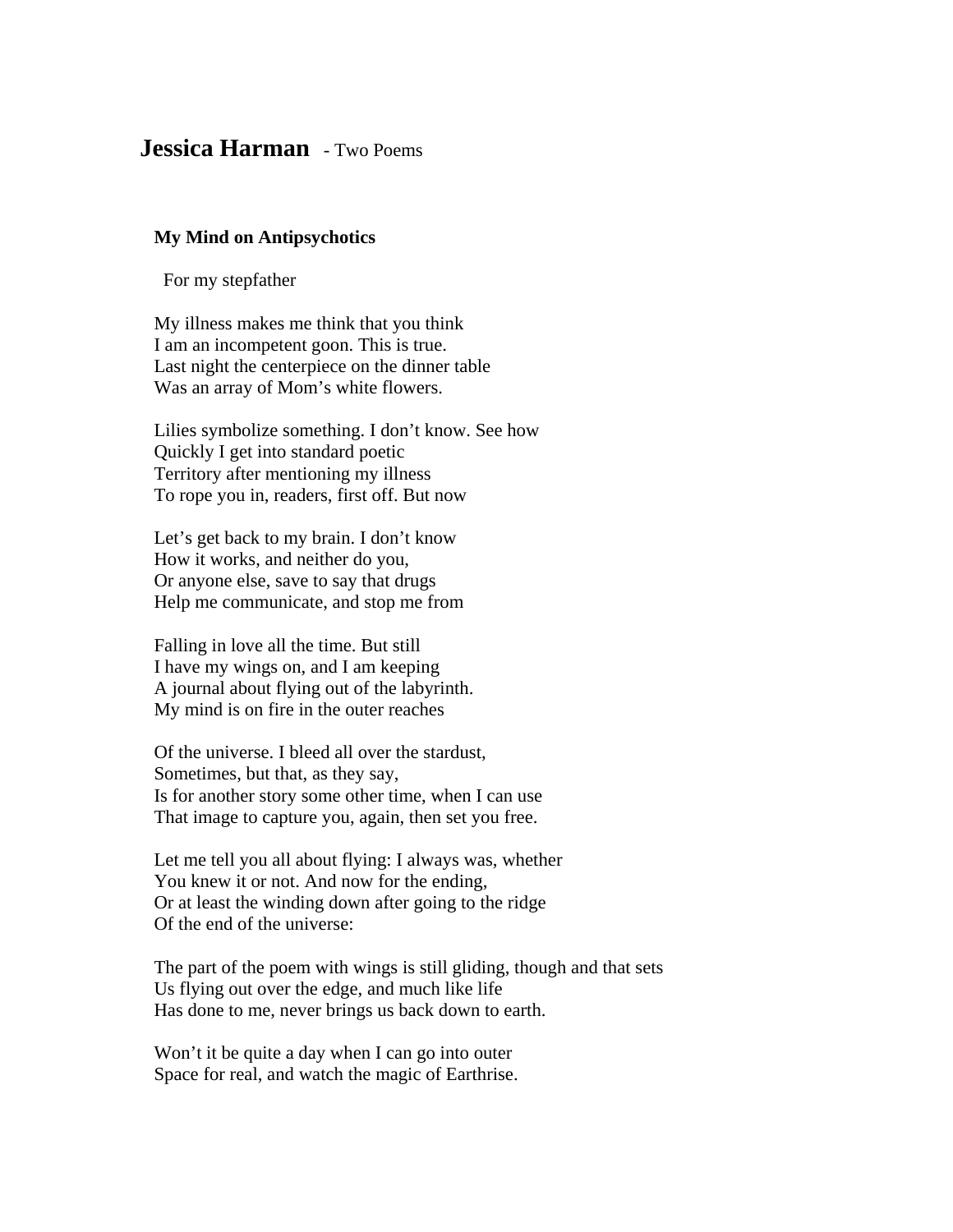Until then, you have me, and my brain on prescription Drugs. It's not all it's cracked up to be, but anything That brings me from good to better works in my books.

Even though we're jealous of one another, dear stepfather It's never to late, no, never, to open up and heal.

## **Time**

There was a time when all I did was lie In bed, thinking of Persephone, as the snow fell Pale as a mirror coating the luminous ground.

The fence blinked with the shadows Of the neighbor's porch light, And all of that year, it was November In my blood, though January fell peaceful And stormy and two-faced outside my window

Of frost patterns. It was a year of seconds, weirdly: The second poem of mine in a magazine, second Time in and out McLean hospital, and second time being Alone without you in a while. Yet.

It was lonely, and felt old, the way psych Meds make you feel like a thousand year old Egg. I watched the blues blossom in fractals Of frost across my eyelids in my sleep, waking To find my window covered in prisms.

The steady sun, always climbing, hot and cold At once in winter. And I waited for the snow To melt, and for me to get better, as if these Would never come, and when they did,

It was spring for real, and I waited by the bus Stop as well as doing other ordinary things.

The murders of crows on the roofs bled The sky with caterwauling cawing, and tiny sparrows Hopped patterns among the train tracks, So small and pure like sparrows always are,

And I felt lucky to have risen from the dead.